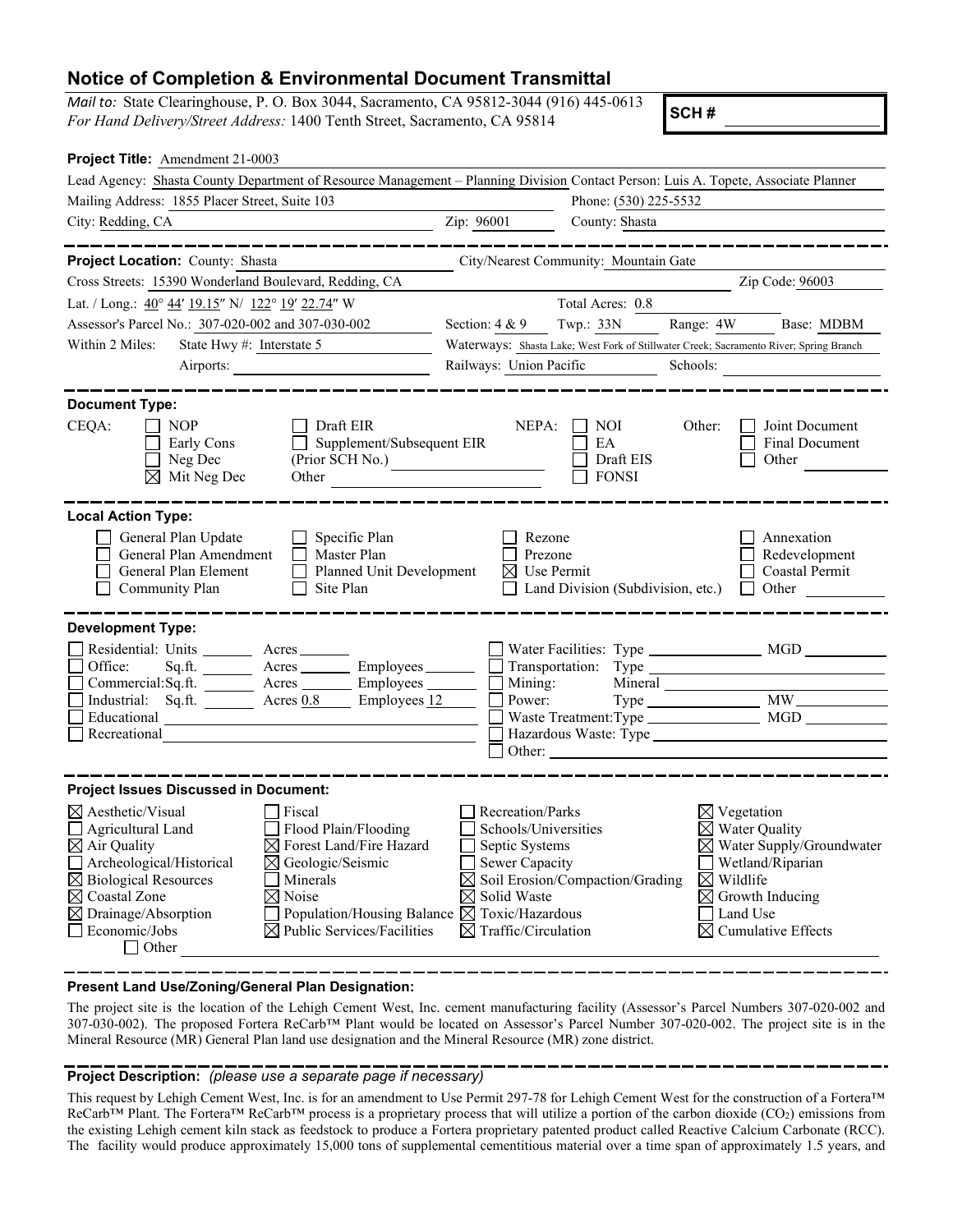then would be decommissioned. This facility would not increase the production of the existing cement plant but would operate as a separate, temporary facility. The facility would be constructed within the existing facility boundary on APN 307-030-002 located along the southwest border of the parcel. Approximately 0.8 acres of disturbed land currently in use by Lehigh Cement West, Inc. for equipment storage would be graded for the installation of the facility. Approximately one half-acre (0.5+/- acres) of impervious surfaces would be added to the project site. Consistent with the existing site, the facility would operate 24 hours per day, 7 days per week. Work hours may be reduced by planned and unplanned outages. Access to the facility site would be through the existing main gate of the Lehigh site located along Wonderland Boulevard. A height exception from the maximum structural height of 45 feet is being requested for four structures. The tallest structure would be 75 feet in height, with additional structures at 60 feet, 54 feet and 50 feet in height, with the CO<sub>2</sub> gas connection proposed at a height of 50 feet.